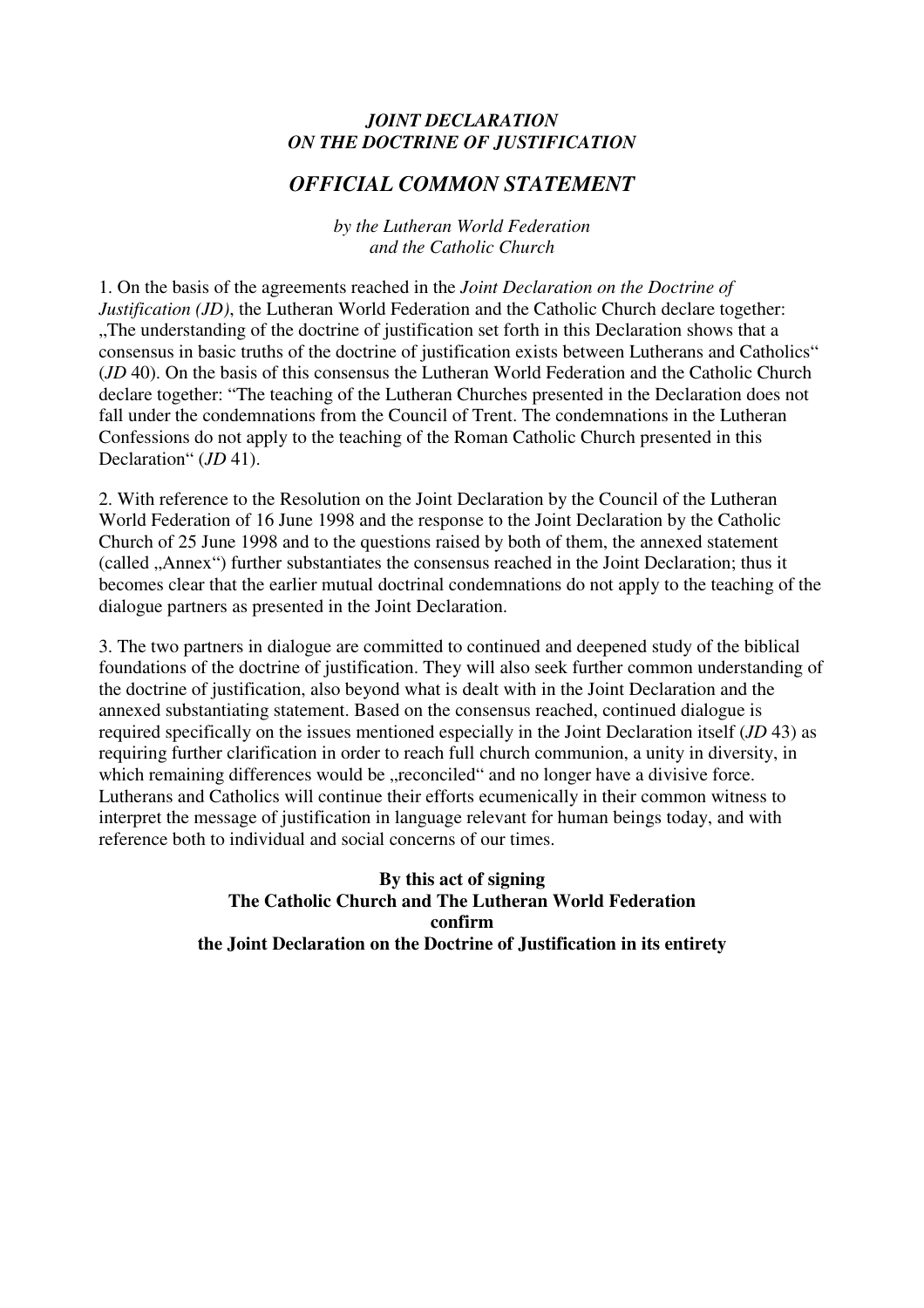#### *JOINT DECLARATION ON THE DOCTRINE OF JUSTIFICATION*

#### *by the Lutheran World Federation and the Catholic Church*

#### *Preamble*

1.The doctrine of justification was of central importance for the Lutheran Reformation of the sixteenth century. It was held to be the "first and chief article" $\frac{1}{11}$  and at the same time the "ruler" and judge over all other Christian doctrines." $[2]$  The doctrine of justification was particularly asserted and defended in its Reformation shape and special valuation over against the Roman Catholic Church and theology of that time, which in turn asserted and defended a doctrine of justification of a different character. From the Reformation perspective, justification was the crux of all the disputes. Doctrinal condemnations were put forward both in the Lutheran Confessions<sup>[3]</sup> and by the Roman Catholic Church's Council of Trent. These condemnations are still valid today and thus have a church-dividing effect.

2.For the Lutheran tradition, the doctrine of justification has retained its special status. Consequently it has also from the beginning occupied an important place in the official Lutheran-Roman Catholic dialogue.

3.Special attention should be drawn to the following reports: "The Gospel and the Church"  $(1972)^{[4]}$  and "Church and Justification"  $(1994)^{[5]}$  by the Lutheran-Roman Catholic Joint Commission, "Justification by Faith" (1983)<sup>[6]</sup> of the Lutheran-Roman Catholic dialogue in the USA and "The Condemnations of the Reformation Era - Do They Still Divide?" (1986)<sup>[7]</sup> by the Ecumenical Working Group of Protestant and Catholic theologians in Germany. Some of these dialogue reports have been officially received by the churches. An important example of such reception is the binding response of the United Evangelical-Lutheran Church of Germany to the "Condemnations" study, made in 1994 at the highest possible level of ecclesiastical recognition together with the other churches of the Evangelical Church in Germany.<sup>[8]</sup>

4.In their discussion of the doctrine of justification, all the dialogue reports as well as the responses show a high degree of agreement in their approaches and conclusions. The time has therefore come to take stock and to summarize the results of the dialogues on justification so that our churches may be informed about the overall results of this dialogue with the necessary accuracy and brevity, and thereby be enabled to make binding decisions.

5.The present Joint Declaration has this intention: namely, to show that on the basis of their dialogue the subscribing Lutheran churches and the Roman Catholic Church<sup>[9]</sup> are now able to articulate a common understanding of our justification by God's grace through faith in Christ. It does not cover all that either church teaches about justification; it does encompass a consensus on basic truths of the doctrine of justification and shows that the remaining differences in its explication are no longer the occasion for doctrinal condemnations.

6.Our Declaration is not a new, independent presentation alongside the dialogue reports and documents to date, let alone a replacement of them. Rather, as the appendix of sources shows, it makes repeated reference to them and their arguments.

7.Like the dialogues themselves, this Joint Declaration rests on the conviction that in overcoming the earlier controversial questions and doctrinal condemnations, the churches neither take the condemnations lightly nor do they disavow their own past. On the contrary, this Declaration is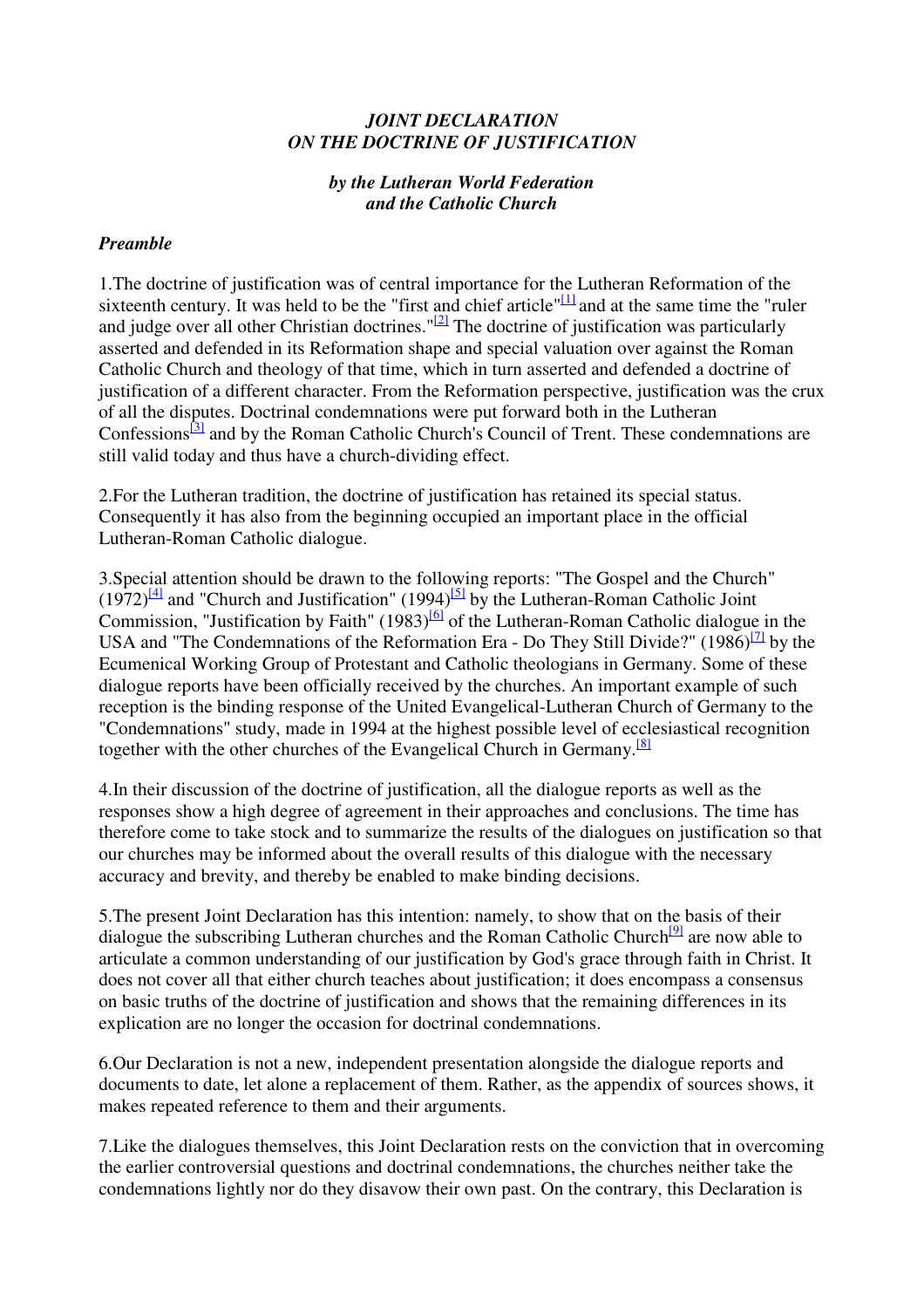shaped by the conviction that in their respective histories our churches have come to new insights. Developments have taken place which not only make possible, but also require the churches to examine the divisive questions and condemnations and see them in a new light.

### **1. Biblical Message of Justification**

8.Our common way of listening to the word of God in Scripture has led to such new insights. Together we hear the gospel that "God so loved the world that he gave his only Son, so that everyone who believes in him may not perish but may have eternal life" (*Jn* 3:16). This good news is set forth in Holy Scripture in various ways. In the Old Testament we listen to God's word about human sinfulness (*Ps* 51:1-5; *Dan* 9:5f; *Eccl/Qo* 8:9f; *Ezra* 9:6f) and human disobedience (*Gen* 3:1-19; *Neh* 9:16f,26) as well as of God's "righteousness" (*Isa* 46:13; 51:5-8; 56:1 [cf. 53:11]; *Jer* 9:24) and "judgment" (*Eccl/Qo* 12:14; *Ps* 9:5f; 76:7-9).

9.In the New Testament diverse treatments of "righteousness" and "justification" are found in the writings of Matthew (5:10; 6:33; 21:32), John (16:8-11), Hebrews (5:3; 10:37f), and James  $(2:14-26)$ . [10] In Paul's letters also, the gift of salvation is described in various ways, among others: "for freedom Christ has set us free" (*Gal* 5:1-13; cf. *Rom* 6:7), "reconciled to God" (2 *Cor* 5:18-21; cf. *Rom* 5:11), "peace with God" (*Rom* 5:1), "new creation" (2 *Cor* 5:17), "alive to God in Christ Jesus" (*Rom* 6:11,23), or "sanctified in Christ Jesus" (cf. 1 *Cor* 1:2; 1:30; 2 *Cor* 1:1). Chief among these is the "justification" of sinful human beings by God's grace through faith (*Rom* 3:23-25), which came into particular prominence in the Reformation period.

10.Paul sets forth the gospel as the power of God for salvation of the person who has fallen under the power of sin, as the message that proclaims that "the righteousness of God is revealed through faith for faith" (*Rom* 1:16f) and that grants "justification" (*Rom* 3:21-31). He proclaims Christ as "our righteousness" (1 *Cor* 1:30), applying to the risen Lord what Jeremiah proclaimed about God himself (*Jer* 23:6). In Christ's death and resurrection all dimensions of his saving work have their roots for he is "our Lord, who was put to death for our trespasses and raised for our justification" (*Rom* 4:25). All human beings are in need of God's righteousness, "since all have sinned and fall short of the glory of God" (*Rom* 3:23; cf. *Rom* 1:18-3:20; 11:32; *Gal* 3:22). In Galatians (3:6) and Romans (4:3-9), Paul understands Abraham's faith (*Gen* 15:6) as faith in the God who justifies the sinner (*Rom* 4:5) and calls upon the testimony of the Old Testament to undergird his gospel that this righteousness will be reckoned to all who, like Abraham, trust in God's promise. "For the righteous will live by faith (Hab 2:4; cf. *Gal* 3:11; *Rom* 1:17). In Paul's letters, God's righteousness is also God's power for those who have faith (*Rom* 1:16f; 2 *Cor* 5:21). In Christ he makes it our righteousness (2 *Cor* 5:21). Justification becomes ours through Christ Jesus "whom God put forward as a sacrifice of atonement by his blood, effective through faith" (*Rom* 3:25; see 3:21-28). "For by grace you have been saved through faith, and this is not your own doing; it is the gift of God - not the result of works" (*Eph* 2:8f).

11.Justification is the forgiveness of sins (cf. *Rom* 3:23-25; *Acts* 13:39; *Lk* 18:14), liberation from the dominating power of sin and death (*Rom* 5:12-21) and from the curse of the law (*Gal* 3:10-14). It is acceptance into communion with God: already now, but then fully in God's coming kingdom (*Rom* 5:1f). It unites with Christ and with his death and resurrection (*Rom* 6:5). It occurs in the reception of the Holy Spirit in baptism and incorporation into the one body (*Rom* 8:1f, 9f; I *Cor* 12:12f). All this is from God alone, for Christ's sake, by grace, through faith in "the gospel of God's Son" (*Rom* 1:1-3).

12.The justified live by faith that comes from the Word of Christ (*Rom* 10:17) and is active through love (*Gal* 5:6), the fruit of the Spirit (*Gal* 5:22f). But since the justified are assailed from within and without by powers and desires (*Rom* 8:35-39; *Gal* 5:16-21) and fall into sin (1 *Jn*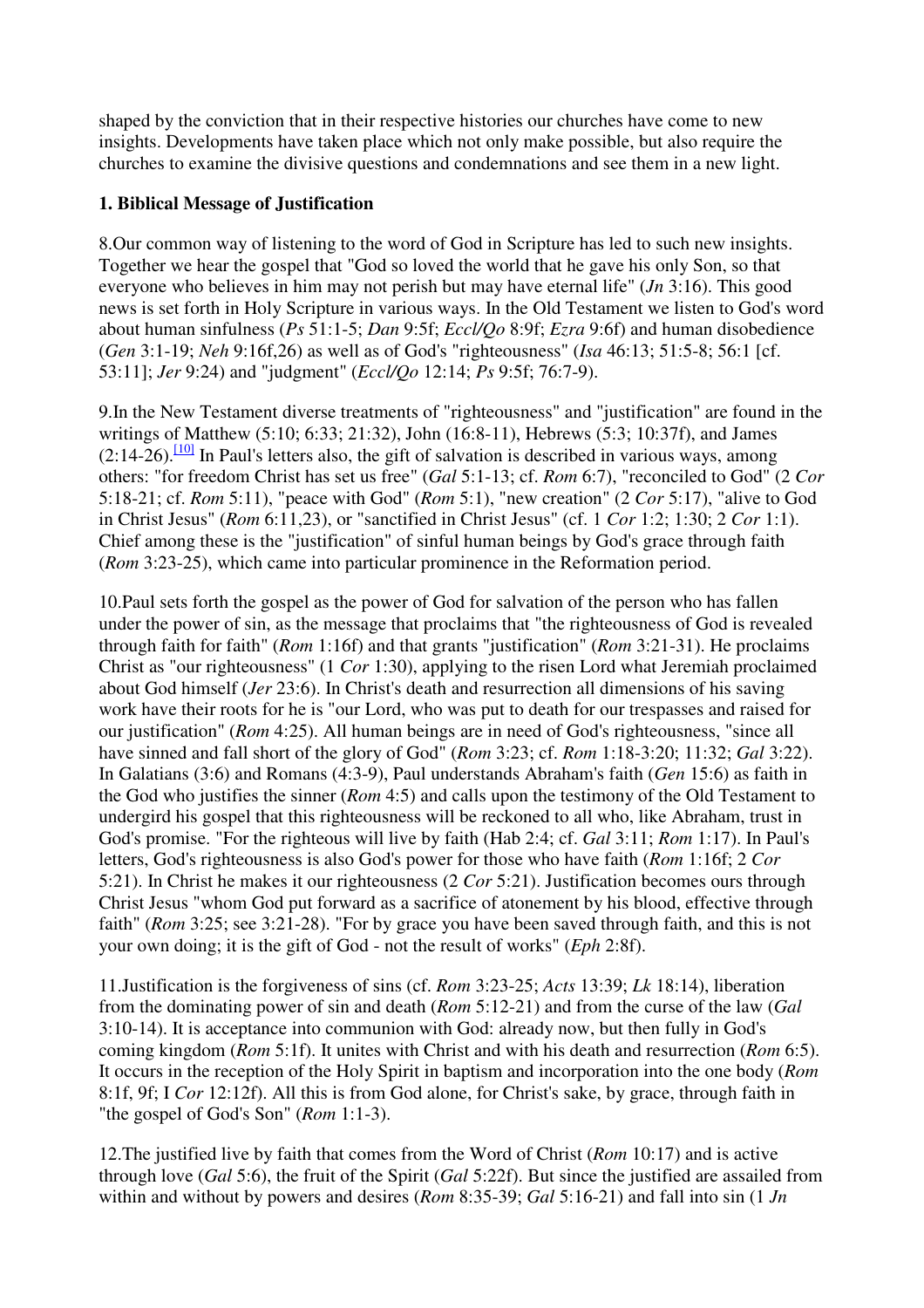1:8,10), they must constantly hear God's promises anew, confess their sins (1 *Jn* 1:9), participate in Christ's body and blood, and be exhorted to live righteously in accord with the will of God. That is why the Apostle says to the justified: "Work out your own salvation with fear and trembling; for it is God who is at work in you, enabling you both to will and to work for his good pleasure" (*Phil* 2:12f). But the good news remains: "there is now no condemnation for those who are in Christ Jesus" (*Rom* 8:1), and in whom Christ lives (*Gal* 2:20). Christ's "act of righteousness leads to justification and life for all" (*Rom* 5:18).

### **2. The Doctrine of Justification as Ecumenical Problem**

13.Opposing interpretations and applications of the biblical message of justification were in the sixteenth century a principal cause of the division of the Western church and led as well to doctrinal condemnations. A common understanding of justification is therefore fundamental and indispensable to overcoming that division. By appropriating insights of recent biblical studies and drawing on modern investigations of the history of theology and dogma, the post-Vatican II ecumenical dialogue has led to a notable convergence concerning justification, with the result that this Joint Declaration is able to formulate a consensus on basic truths concerning the doctrine of justification. In light of this consensus, the corresponding doctrinal condemnations of the sixteenth century do not apply to today's partner.

# **3. The Common Understanding of Justification**

14.The Lutheran churches and the Roman Catholic Church have together listened to the good news proclaimed in Holy Scripture. This common listening, together with the theological conversations of recent years, has led to a shared understanding of justification. This encompasses a consensus in the basic truths; the differing explications in particular statements are compatible with it.

15.In faith we together hold the conviction that justification is the work of the triune God. The Father sent his Son into the world to save sinners. The foundation and presupposition of justification is the incarnation, death, and resurrection of Christ. Justification thus means that Christ himself is our righteousness, in which we share through the Holy Spirit in accord with the will of the Father. Together we confess: By grace alone, in faith in Christ's saving work and not because of any merit on our part, we are accepted by God and receive the Holy Spirit, who renews our hearts while equipping and calling us to good works. $\frac{111}{111}$ 

16.All people are called by God to salvation in Christ. Through Christ alone are we justified, when we receive this salvation in faith. Faith is itself God's gift through the Holy Spirit who works through word and sacrament in the community of believers and who, at the same time, leads believers into that renewal of life which God will bring to completion in eternal life.

17.We also share the conviction that the message of justification directs us in a special way towards the heart of the New Testament witness to God's saving action in Christ: it tells us that as sinners our new life is solely due to the forgiving and renewing mercy that God imparts as a gift and we receive in faith, and never can merit in any way.

18.Therefore the doctrine of justification, which takes up this message and explicates it, is more than just one part of Christian doctrine. It stands in an essential relation to all truths of faith, which are to be seen as internally related to each other. It is an indispensable criterion which constantly serves to orient all the teaching and practice of our churches to Christ. When Lutherans emphasize the unique significance of this criterion, they do not deny the interrelation and significance of all truths of faith. When Catholics see themselves as bound by several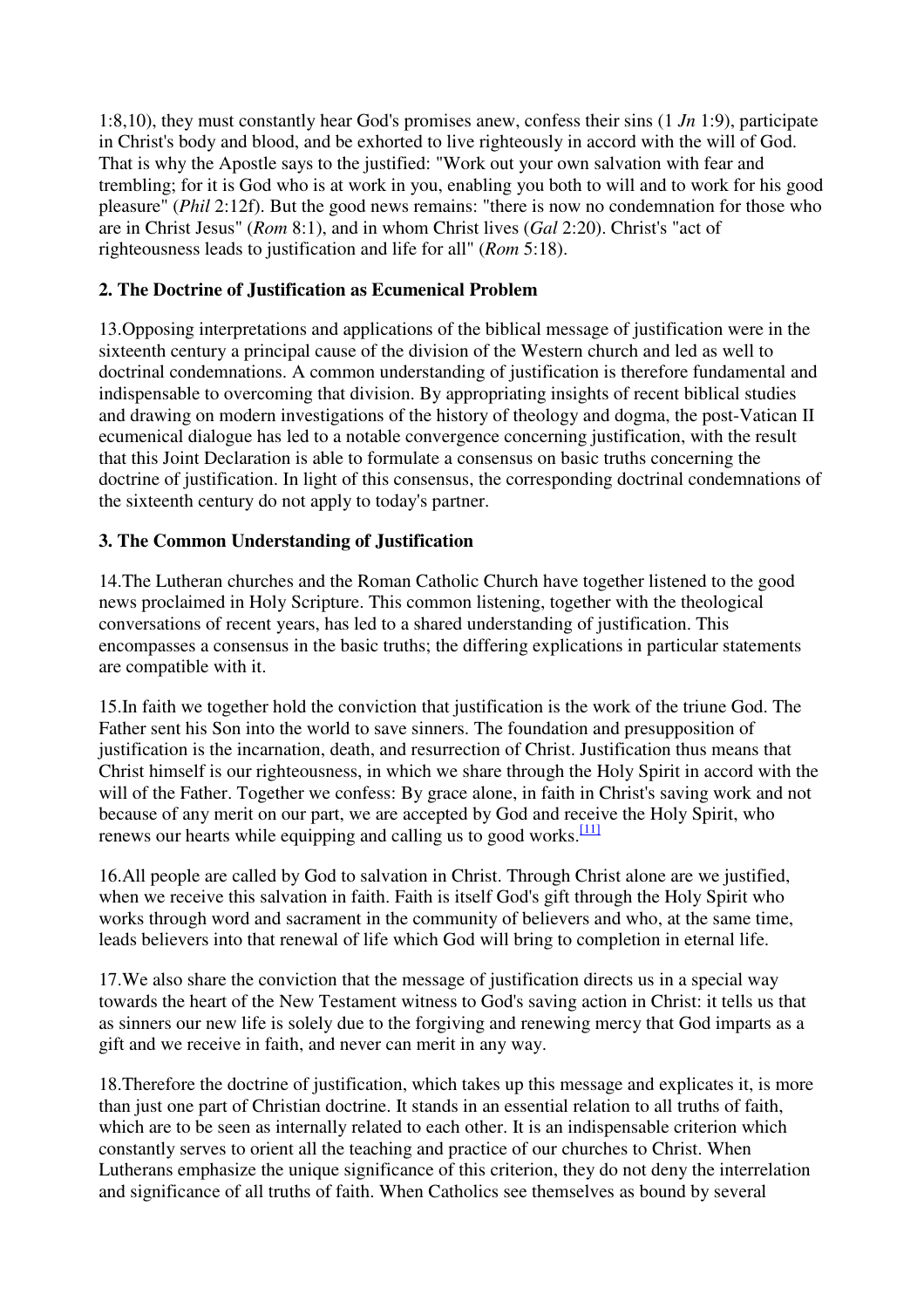criteria, they do not deny the special function of the message of justification. Lutherans and Catholics share the goal of confessing Christ in all things, who alone is to be trusted above all things as the one Mediator (1 *Tim* 2:5f) through whom God in the Holy Spirit gives himself and pours out his renewing gifts. [cf. Sources for section 3].

## **4. Explicating the Common Understanding of Justification**

## *4.1 Human Powerlessness and Sin in Relation to Justification*

19.We confess together that all persons depend completely on the saving grace of God for their salvation. The freedom they possess in relation to persons and the things of this world is no freedom in relation to salvation, for as sinners they stand under God's judgment and are incapable of turning by themselves to God to seek deliverance, of meriting their justification before God, or of attaining salvation by their own abilities. Justification takes place solely by God's grace. Because Catholics and Lutherans confess this together, it is true to say:

20.When Catholics say that persons "cooperate" in preparing for and accepting justification by consenting to God's justifying action, they see such personal consent as itself an effect of grace, not as an action arising from innate human abilities.

21.According to Lutheran teaching, human beings are incapable of cooperating in their salvation, because as sinners they actively oppose God and his saving action. Lutherans do not deny that a person can reject the working of grace. When they emphasize that a person can only receive (mere passive) justification, they mean thereby to exclude any possibility of contributing to one's own justification, but do not deny that believers are fully involved personally in their faith, which is effected by God's Word. [cf. Sources for 4.1].

# *4.2 Justification as Forgiveness of Sins and Making Righteous*

22.We confess together that God forgives sin by grace and at the same time frees human beings from sin's enslaving power and imparts the gift of new life in Christ. When persons come by faith to share in Christ, God no longer imputes to them their sin and through the Holy Spirit effects in them an active love. These two aspects of God's gracious action are not to be separated, for persons are by faith united with Christ, who in his person is our righteousness (1 *Cor* 1:30): both the forgiveness of sin and the saving presence of God himself. Because Catholics and Lutherans confess this together, it is true to say that:

23.When Lutherans emphasize that the righteousness of Christ is our righteousness, their intention is above all to insist that the sinner is granted righteousness before God in Christ through the declaration of forgiveness and that only in union with Christ is one's life renewed. When they stress that God's grace is forgiving love ("the favor of God" $\frac{12}{2}$ ), they do not thereby deny the renewal of the Christian's life. They intend rather to express that justification remains free from human cooperation and is not dependent on the life-renewing effects of grace in human beings.

24.When Catholics emphasize the renewal of the interior person through the reception of grace imparted as a gift to the believer,  $\frac{13}{3}$  they wish to insist that God's forgiving grace always brings with it a gift of new life, which in the Holy Spirit becomes effective in active love. They do not thereby deny that God's gift of grace in justification remains independent of human cooperation. [cf. Sources for section 4.2].

### *4.3 Justification by Faith and through Grace*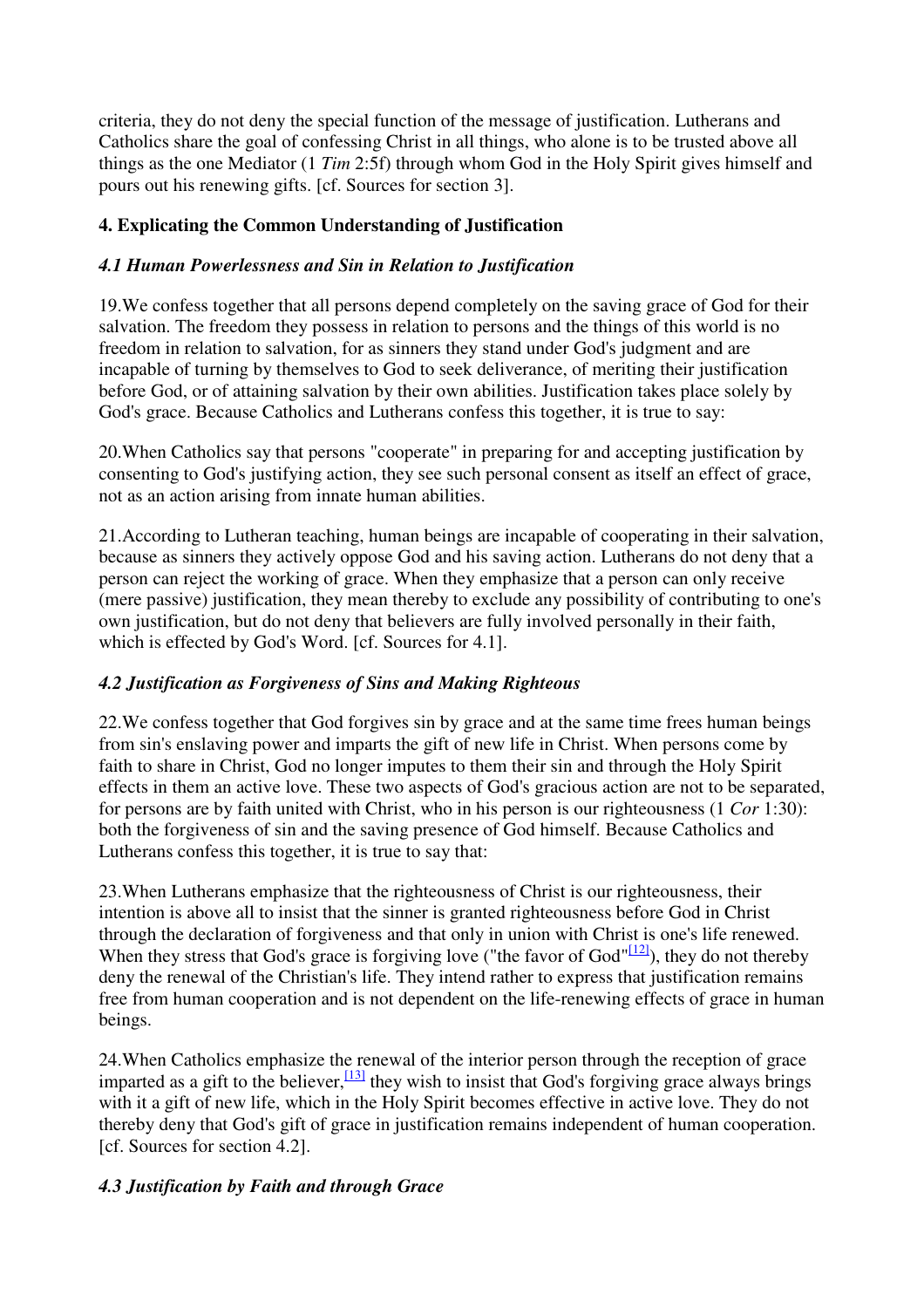25.We confess together that sinners are justified by faith in the saving action of God in Christ. By the action of the Holy Spirit in baptism, they are granted the gift of salvation, which lays the basis for the whole Christian life. They place their trust in God's gracious promise by justifying faith, which includes hope in God and love for him. Such a faith is active in love and thus the Christian cannot and should not remain without works. But whatever in the justified precedes or follows the free gift of faith is neither the basis of justification nor merits it.

26.According to Lutheran understanding, God justifies sinners in faith alone (sola fide). In faith they place their trust wholly in their Creator and Redeemer and thus live in communion with him. God himself effects faith as he brings forth such trust by his creative word. Because God's act is a new creation, it affects all dimensions of the person and leads to a life in hope and love. In the doctrine of "justification by faith alone," a distinction but not a separation is made between justification itself and the renewal of one's way of life that necessarily follows from justification and without which faith does not exist. Thereby the basis is indicated from which the renewal of life proceeds, for it comes forth from the love of God imparted to the person in justification. Justification and renewal are joined in Christ, who is present in faith.

27.The Catholic understanding also sees faith as fundamental in justification. For without faith, no justification can take place. Persons are justified through baptism as hearers of the word and believers in it. The justification of sinners is forgiveness of sins and being made righteous by justifying grace, which makes us children of God. In justification the righteous receive from Christ faith, hope, and love and are thereby taken into communion with him.  $\frac{114}{11}$  This new personal relation to God is grounded totally on God's graciousness and remains constantly dependent on the salvific and creative working of this gracious God, who remains true to himself, so that one can rely upon him. Thus justifying grace never becomes a human possession to which one could appeal over against God. While Catholic teaching emphasizes the renewal of life by justifying grace, this renewal in faith, hope, and love is always dependent on God's unfathomable grace and contributes nothing to justification about which one could boast before God (*Rom* 3:27). [See Sources for section 4.3].

#### *4.4 The Justified as Sinner*

28.We confess together that in baptism the Holy Spirit unites one with Christ, justifies, and truly renews the person. But the justified must all through life constantly look to God's unconditional justifying grace. They also are continuously exposed to the power of sin still pressing its attacks (cf. *Rom* 6:12-14) and are not exempt from a lifelong struggle against the contradiction to God within the selfish desires of the old Adam (cf. *Gal* 5:16; *Rom* 7:7-10). The justified also must ask God daily for forgiveness as in the Lord's Prayer (*Mt*. 6:12; 1 *Jn* 1:9), are ever again called to conversion and penance, and are ever again granted forgiveness.

29.Lutherans understand this condition of the Christian as a being "at the same time righteous and sinner." Believers are totally righteous, in that God forgives their sins through Word and Sacrament and grants the righteousness of Christ which they appropriate in faith. In Christ, they are made just before God. Looking at themselves through the law, however, they recognize that they remain also totally sinners. Sin still lives in them (1 *Jn* 1:8; *Rom* 7:17,20), for they repeatedly turn to false gods and do not love God with that undivided love which God requires as their Creator (*Deut* 6:5; *Mt* 22:36-40 pr.). This contradiction to God is as such truly sin. Nevertheless, the enslaving power of sin is broken on the basis of the merit of Christ. It no longer is a sin that "rules" the Christian for it is itself "ruled" by Christ with whom the justified are bound in faith. In this life, then, Christians can in part lead a just life. Despite sin, the Christian is no longer separated from God, because in the daily return to baptism, the person who has been born anew by baptism and the Holy Spirit has this sin forgiven. Thus this sin no longer brings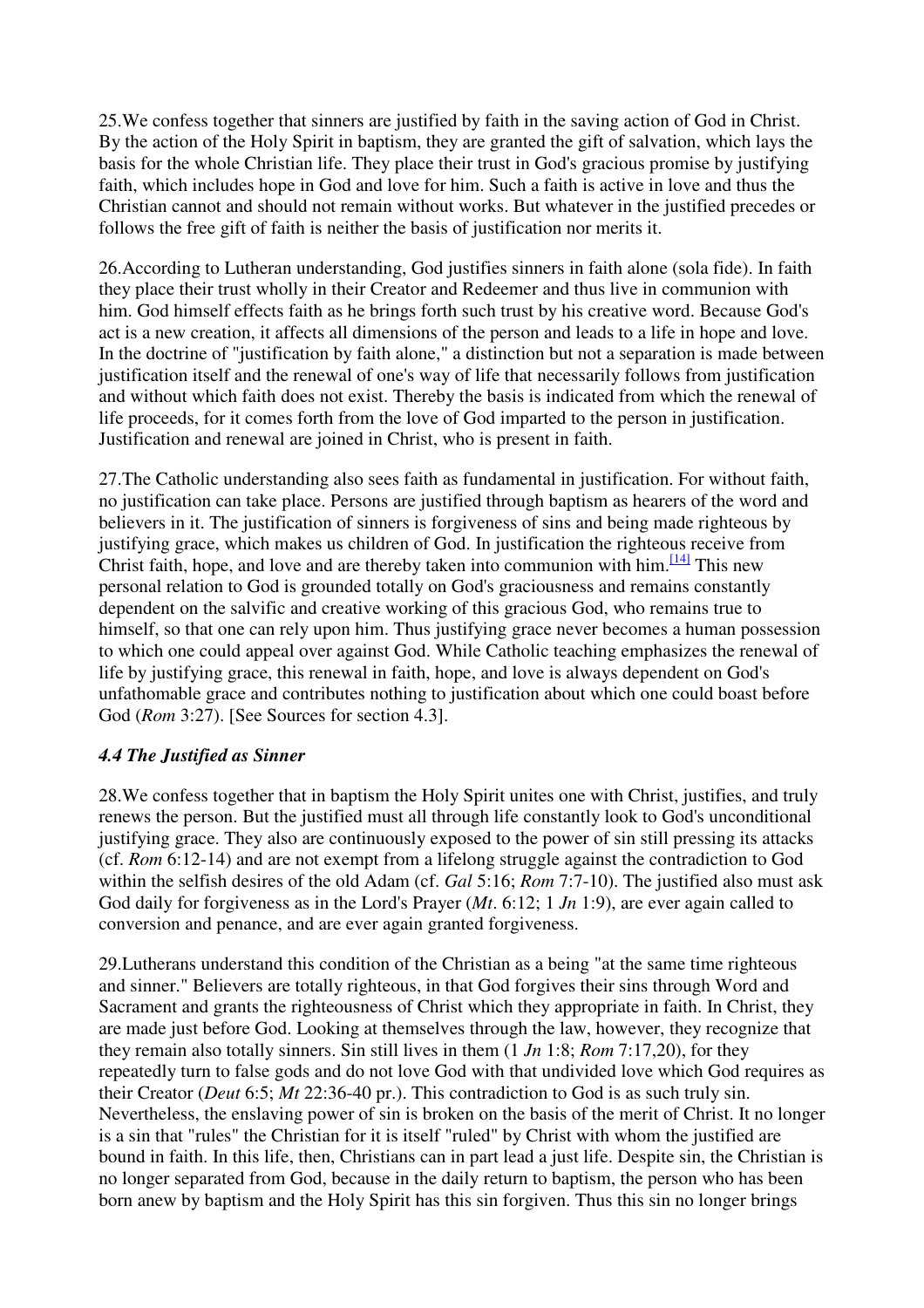damnation and eternal death. $\frac{[15]}{]}$  Thus, when Lutherans say that justified persons are also sinners and that their opposition to God is truly sin, they do not deny that, despite this sin, they are not separated from God and that this sin is a "ruled" sin. In these affirmations, they are in agreement with Roman Catholics, despite the difference in understanding sin in the justified.

30.Catholics hold that the grace of Jesus Christ imparted in baptism takes away all that is sin "in the proper sense" and that is "worthy of damnation" (*Rom* 8:1).<sup>[16]</sup> There does, however, remain in the person an inclination (concupiscence) which comes from sin and presses toward sin. Since, according to Catholic conviction, human sins always involve a personal element and since this element is lacking in this inclination, Catholics do not see this inclination as sin in an authentic sense. They do not thereby deny that this inclination does not correspond to God's original design for humanity and that it is objectively in contradiction to God and remains one's enemy in lifelong struggle. Grateful for deliverance by Christ, they underscore that this inclination in contradiction to God does not merit the punishment of eternal death $\frac{17}{7}$  and does not separate the justified person from God. But when individuals voluntarily separate themselves from God, it is not enough to return to observing the commandments, for they must receive pardon and peace in the Sacrament of Reconciliation through the word of forgiveness imparted to them in virtue of God's reconciling work in Christ. [See Sources for section 4.4].

### *4.5 Law and Gospel*

31.We confess together that persons are justified by faith in the gospel "apart from works prescribed by the law" (*Rom* 3:28). Christ has fulfilled the law and by his death and resurrection has overcome it as a way to salvation. We also confess that God's commandments retain their validity for the justified and that Christ has by his teaching and example expressed God's will which is a standard for the conduct of the justified also.

32.Lutherans state that the distinction and right ordering of law and gospel is essential for the understanding of justification. In its theological use, the law is demand and accusation. Throughout their lives, all persons, Christians also, in that they are sinners, stand under this accusation which uncovers their sin so that, in faith in the gospel, they will turn unreservedly to the mercy of God in Christ, which alone justifies them.

33.Because the law as a way to salvation has been fulfilled and overcome through the gospel, Catholics can say that Christ is not a lawgiver in the manner of Moses. When Catholics emphasize that the righteous are bound to observe God's commandments, they do not thereby deny that through Jesus Christ God has mercifully promised to his children the grace of eternal life. $\frac{18}{8}$  [See Sources for section 4.5].

#### *4.6 Assurance of Salvation*

34.We confess together that the faithful can rely on the mercy and promises of God. In spite of their own weakness and the manifold threats to their faith, on the strength of Christ's death and resurrection they can build on the effective promise of God's grace in Word and Sacrament and so be sure of this grace.

35.This was emphasized in a particular way by the Reformers: in the midst of temptation, believers should not look to themselves but look solely to Christ and trust only him. In trust in God's promise they are assured of their salvation, but are never secure looking at themselves.

36.Catholics can share the concern of the Reformers to ground faith in the objective reality of Christ's promise, to look away from one's own experience, and to trust in Christ's forgiving word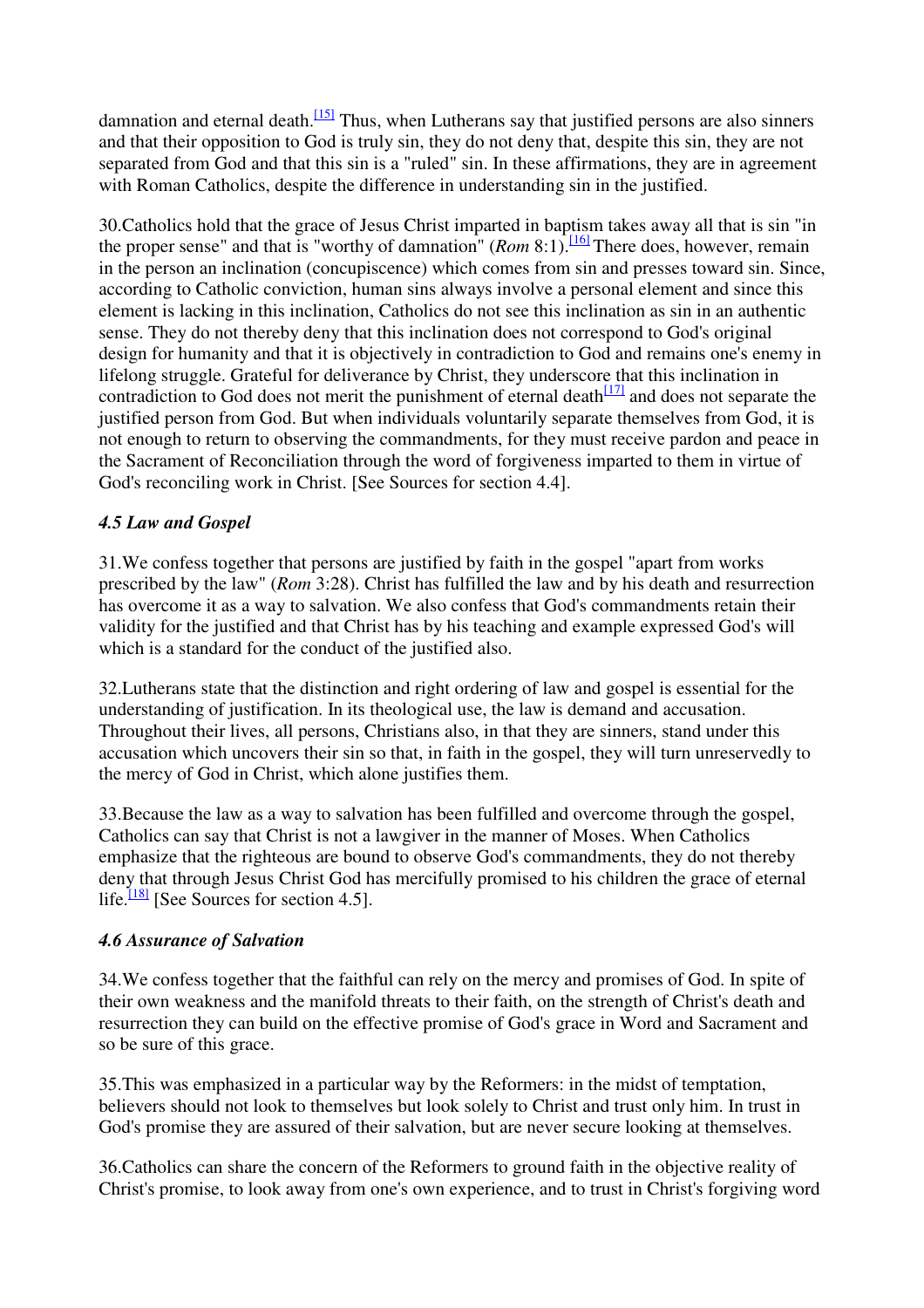alone (cf. *Mt* 16:19; 18:18). With the Second Vatican Council, Catholics state: to have faith is to entrust oneself totally to  $God$ ,  $\frac{191}{191}$  who liberates us from the darkness of sin and death and awakens us to eternal life.<sup>[20]</sup> In this sense, one cannot believe in God and at the same time consider the divine promise untrustworthy. No one may doubt God's mercy and Christ's merit. Every person, however, may be concerned about his salvation when he looks upon his own weaknesses and shortcomings. Recognizing his own failures, however, the believer may yet be certain that God intends his salvation. [See Sources for section 4.6].

### *4.7 The Good Works of the Justified*

37.We confess together that good works - a Christian life lived in faith, hope and love - follow justification and are its fruits. When the justified live in Christ and act in the grace they receive, they bring forth, in biblical terms, good fruit. Since Christians struggle against sin their entire lives, this consequence of justification is also for them an obligation they must fulfill. Thus both Jesus and the apostolic Scriptures admonish Christians to bring forth the works of love.

38.According to Catholic understanding, good works, made possible by grace and the working of the Holy Spirit, contribute to growth in grace, so that the righteousness that comes from God is preserved and communion with Christ is deepened. When Catholics affirm the "meritorious" character of good works, they wish to say that, according to the biblical witness, a reward in heaven is promised to these works. Their intention is to emphasize the responsibility of persons for their actions, not to contest the character of those works as gifts, or far less to deny that justification always remains the unmerited gift of grace.

39.The concept of a preservation of grace and a growth in grace and faith is also held by Lutherans. They do emphasize that righteousness as acceptance by God and sharing in the righteousness of Christ is always complete. At the same time, they state that there can be growth in its effects in Christian living. When they view the good works of Christians as the fruits and signs of justification and not as one's own "merits", they nevertheless also understand eternal life in accord with the New Testament as unmerited "reward" in the sense of the fulfillment of God's promise to the believer. [See Sources for section 4.7].

### **5. The Significance and Scope of the Consensus Reached**

40.The understanding of the doctrine of justification set forth in this Declaration shows that a consensus in basic truths of the doctrine of justification exists between Lutherans and Catholics. In light of this consensus the remaining differences of language, theological elaboration, and emphasis in the understanding of justification described in paras. 18 to 39 are acceptable. Therefore the Lutheran and the Catholic explications of justification are in their difference open to one another and do not destroy the consensus regarding the basic truths.

41.Thus the doctrinal condemnations of the 16th century, in so far as they relate to the doctrine of justification, appear in a new light: The teaching of the Lutheran churches presented in this Declaration does not fall under the condemnations from the Council of Trent. The condemnations in the Lutheran Confessions do not apply to the teaching of the Roman Catholic Church presented in this Declaration.

42.Nothing is thereby taken away from the seriousness of the condemnations related to the doctrine of justification. Some were not simply pointless. They remain for us "salutary warnings" to which we must attend in our teaching and practice. $\frac{[21]}{[21]}$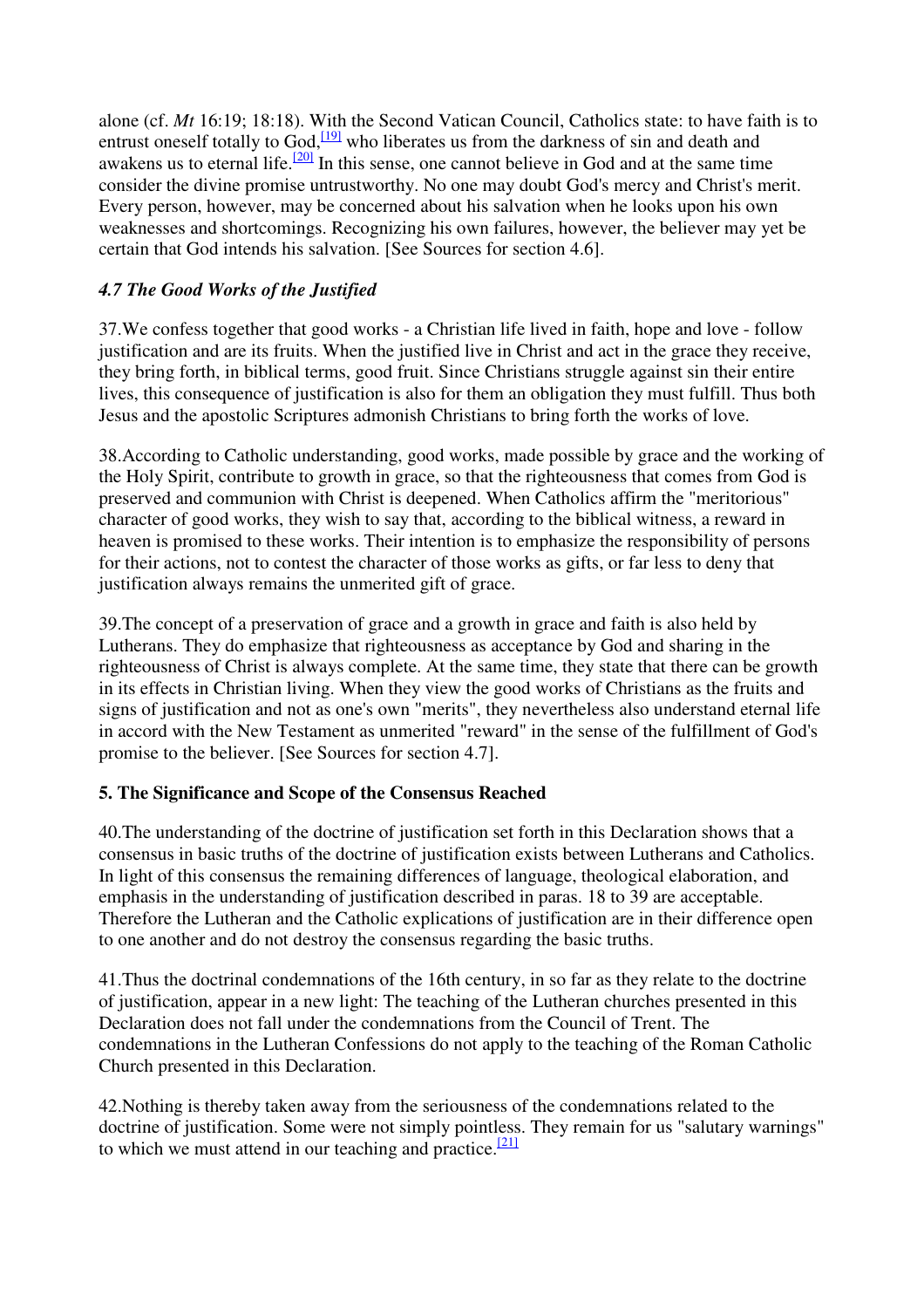43.Our consensus in basic truths of the doctrine of justification must come to influence the life and teachings of our churches. Here it must prove itself. In this respect, there are still questions of varying importance which need further clarification. These include, among other topics, the relationship between the Word of God and church doctrine, as well as ecclesiology, ecclesial authority, church unity, ministry, the sacraments, and the relation between justification and social ethics. We are convinced that the consensus we have reached offers a solid basis for this clarification. The Lutheran churches and the Roman Catholic Church will continue to strive together to deepen this common understanding of justification and to make it bear fruit in the life and teaching of the churches.

44.We give thanks to the Lord for this decisive step forward on the way to overcoming the division of the church. We ask the Holy Spirit to lead us further toward that visible unity which is Christ's will.

### **APPENDIX**

#### *Resources for the Joint Declaration on the Doctrine of Justification*

In parts 3 and 4 of the "Joint Declaration" formulations from different Lutheran-Catholic dialogues

are referred to. They are the following documents:

"All Under One Christ," Statement on the Augsburg Confession by the Roman Catholic/Lutheran Joint Commission, 1980, in: Growth in Agreement, edited by Harding Meyer and Lukas Vischer, New York/Ramsey, Geneva, 1984, 241-247.

Denzinger-Schönmetzer, Enchiridion symbolorum ...32nd to 36th edition (hereafter: DS).

Denzinger-Hünermann, Enchiridion symbolorum ...since the 37th edition (hereafter: DH).

Evaluation of the Pontifical Council for Promoting Christian Unity of the Study Lehrverurteilungen - kirchentrennend?, Vatican, 1992, unpublished document (hereafter: PCPCU).

Justification by Faith, Lutherans and Catholics in Dialogue VII, Minneapolis, 1985 (hereafter: USA).

Position Paper of the Joint Committee of the United Evangelical Lutheran Church of Germany and the LWF German National Committee regarding the document "The Condemnations of the Reformation Era.Do They Still Divide?" in: Lehrverurteilungen im Gespräch, Göttingen, 1993 (hereafter: VELKD).

The Condemnations of the Reformation Era. Do they Still Divide? Edited by Karl Lehmann and Wolfhart Pannenberg, Minneapolis, 1990 (hereafter: LV:E)

**For 3:**The Common Understanding of Justification (paras 17 and 18) (LV:E 68f; VELKD 95)

- "... a faith centered and forensically conceived picture of justification is of major importance for Paul and, in a sense, for the Bible as a whole, although it is by no means the only biblical or Pauline way of representing God's saving work" (USA, no. 146).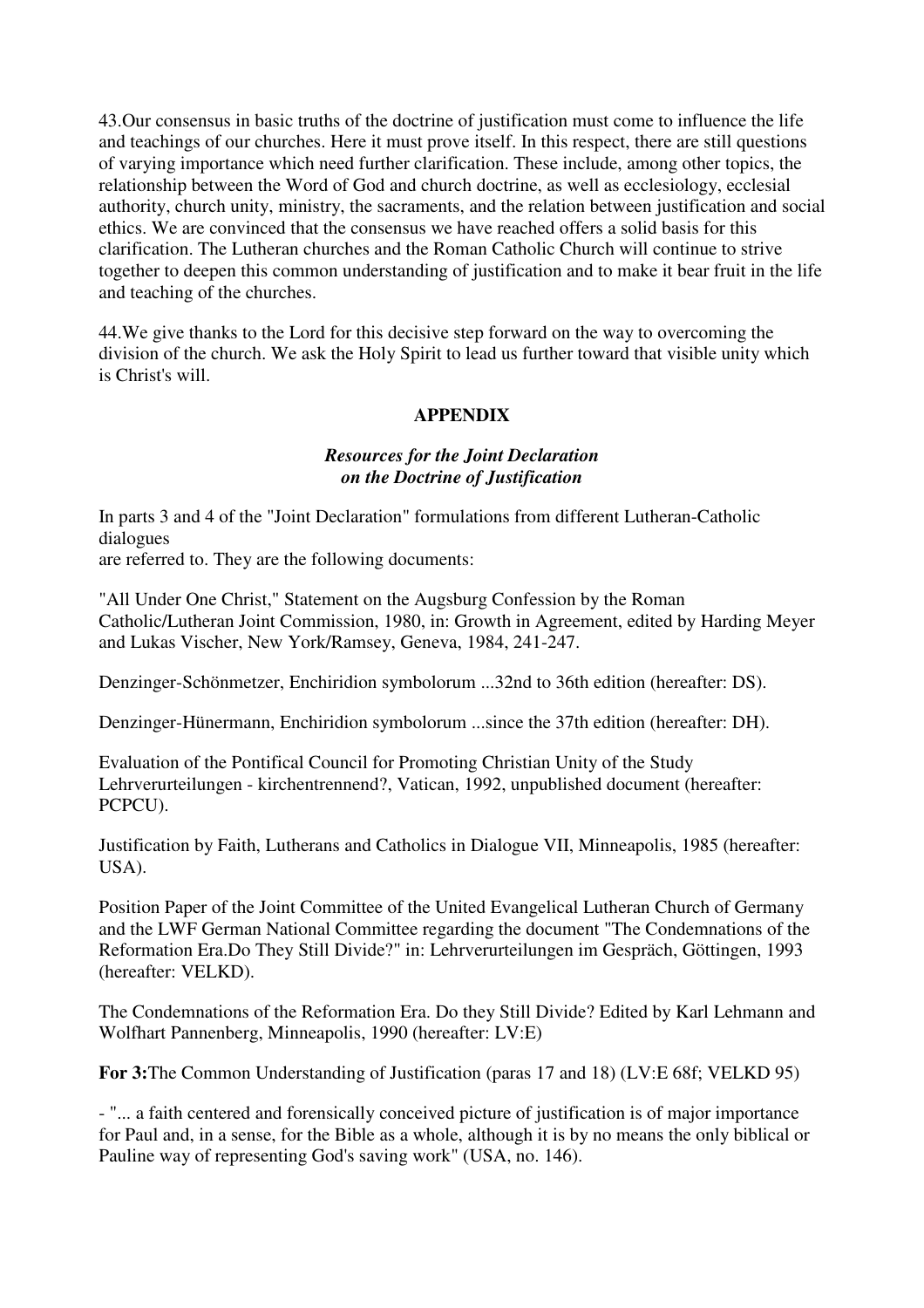- "Catholics as well as Lutherans can acknowledge the need to test the practices, structures, and theologies of the church by the extent to which they help or hinder 'the proclamation of God's free and merciful promises in Christ Jesus which can be rightly received only through faith' (para. 28)" (USA, no. 153).

Regarding the "fundamental affirmation" (USA, no. 157; cf. 4) it is said:

- "This affirmation, like the Reformation doctrine of justification by faith alone, serves as a criterion for judging all church practices, structures, and traditions precisely because its counterpart is 'Christ alone' (solus Christus). He alone is to be ultimately trusted as the one mediator through whom God in the Holy Spirit pours out his saving gifts. All of us in this dialogue affirm that all Christian teachings, practices, and offices should so function as to foster 'the obedience of faith' (*Rom*. 1:5) in God's saving action in Christ Jesus alone through the Holy Spirit, for the salvation of the faithful and the praise and honor of the heavenly Father" (USA, no. 160).

- "For that reason, the doctrine of justification - and, above all, its biblical foundation - will always retain a special function in the church. That function is continually to remind Christians that we sinners live solely from the forgiving love of God, which we merely allow to be bestowed on us, but which we in no way - in however modified a form - 'earn' or are able to tie down to any preconditions or postconditions. The doctrine of justification therefore becomes the touchstone for testing at all times whether a particular interpretation of our relationship to God can claim the name of 'Christian.' At the same time, it becomes the touchstone for the church, for testing at all times whether its proclamation and its praxis correspond to what has been given to it by its Lord" (LV:E 69).

- "An agreement on the fact that the doctrine of justification is significant not only as one doctrinal component within the whole of our church's teaching, but also as the touchstone for testing the whole doctrine and practice of our churches, is - from a Lutheran point of view fundamental progress in the ecumenical dialogue between our churches. It cannot be welcomed enough" (VELKD 95, 20-26; cf. 157).

- "For Lutherans and Catholics, the doctrine of justification has a different status in the hierarchy of truth; but both sides agree that the doctrine of justification has its specific function in the fact that it is 'the touchstone for testing at all times whether a particular interpretation of our relationship to God can claim the name of "Christian". At the same time it becomes the touchstone for the church, for testing at all times whether its proclamation and its praxis correspond to what has been given to it by its Lord' (LV:E 69). The criteriological significance of the doctrine of justification for sacramentology, ecclesiology and ethical teachings still deserves to be studied further" (PCPCU 96).

**For 4.1:**Human Powerlessness and Sin in Relation to Justification (paras 19-21) (LV:E 42ff; 46; VELKD 77-81; 83f)

- "Those in whom sin reigns can do nothing to merit justification, which is the free gift of God's grace. Even the beginnings of justification, for example, repentance, prayer for grace, and desire for forgiveness, must be God's work in us" (USA, no. 156.3).

- "*Both* are concerned to make it clear that ... human beings cannot ... cast a sideways glance at their own endeavors ... But a response is not a 'work.' The response of faith is itself brought about through the uncoercible word of promise which comes to human beings from outside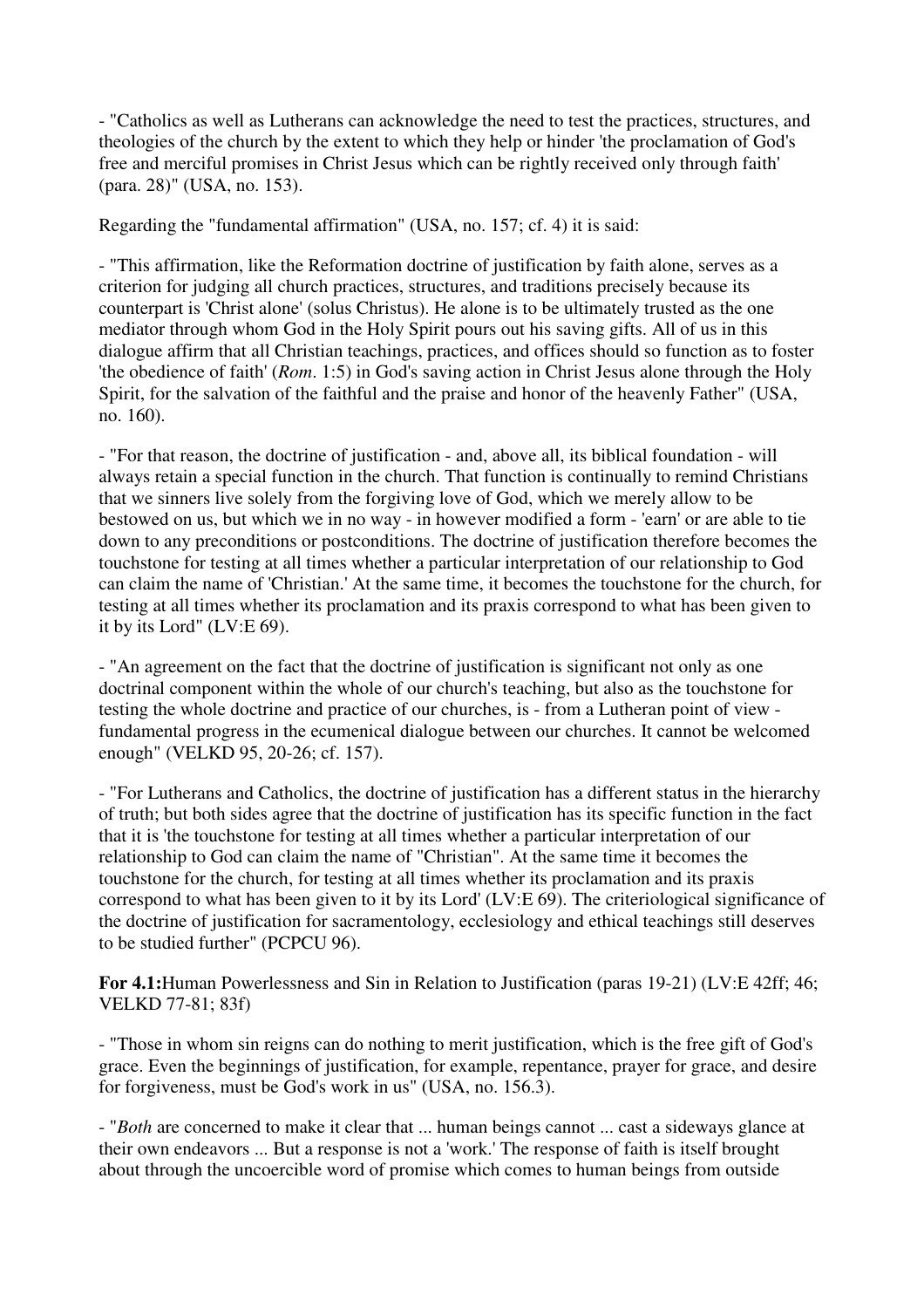themselves. There can be '*co*operation' only in the sense that in faith the heart is involved, when the Word touches it and creates faith" (LV:E 46f).

- "Where, however, Lutheran teaching construes the relation of God to his human creatures in justification with such emphasis on the divine 'monergism' or the sole efficacy of Christ in such a way, that the person's willing acceptance of God's grace - which is itself a gift of God - has no essential role in justification, then the Tridentine canons 4, 5, 6 and 9 still constitute a notable doctrinal difference on justification" (PCPCU 22).

-"The strict emphasis on the passivity of human beings concerning their justification never meant, on the Lutheran side, to contest the full personal participation in believing; rather it meant to exclude any cooperation in the event of justification itself. Justification is the work of Christ alone, the work of grace alone" (VELKD 84,3-8).

**For 4.2:**Justification as Forgiveness of Sins and Making Righteous (paras. 22-24) (USA, nos. 98-101; LV:E 47ff; VELKD 84ff; cf. also the quotations for 4.3)

- "By justification we are both declared and made righteous. Justification, therefore, is not a legal fiction. God, in justifying, effects what he promises; he forgives sin and makes us truly righteous" (USA, no. 156,5).

- "Protestant theology does not overlook what Catholic doctrine stresses: the creative and renewing character of God's love; nor does it maintain ..God's impotence toward a sin which is 'merely' forgiven in justification but which is not truly abolished in its power to divide the sinner from God" (LV:E 49).

- "The Lutheran doctrine has never understood the 'crediting of Christ's justification' as without effect on the life of the faithful, because Christ's word achieves what it promises. Accordingly the Lutheran doctrine understands grace as God's favor, but nevertheless as effective power ..'for where there is forgiveness of sins, there is also life and salvation'" (VELKD 86,15-23).

- "Catholic doctrine does not overlook what Protestant theology stresses: the personal character of grace, and its link with the Word; nor does it maintain ..grace as an objective 'possession' (even if a conferred possession) on the part of the human being - something over which he can dispose" (LV:E 49).

**For 4.3:**Justification by Faith and through Grace (paras.25-27) (USA, nos. 105ff; LV:E 49-53; VELKD 87-90)

- "If we translate from one language to another, then Protestant talk about justification through faith corresponds to Catholic talk about justification through grace; and on the other hand, Protestant doctrine understands substantially under the one word 'faith' what Catholic doctrine (following 1 *Cor*. 13:13) sums up in the triad of 'faith, hope, and love'" (LV:E 52).

- "We emphasize that faith in the sense of the first commandment always means love to God and hope in him and is expressed in the love to the neighbour" (VELKD 89,8-11).

- "Catholics ..teach as do Lutherans, that nothing prior to the free gift of faith merits justification and that all of God's saving gifts come through Christ alone" (USA, no. 105).

- "The Reformers ..understood faith as the forgiveness and fellowship with Christ effected by the word of promise itself .. This is the ground for the new being, through which the flesh is dead to sin and the new man or woman in Christ has life (sola fide per Christum). But even if this faith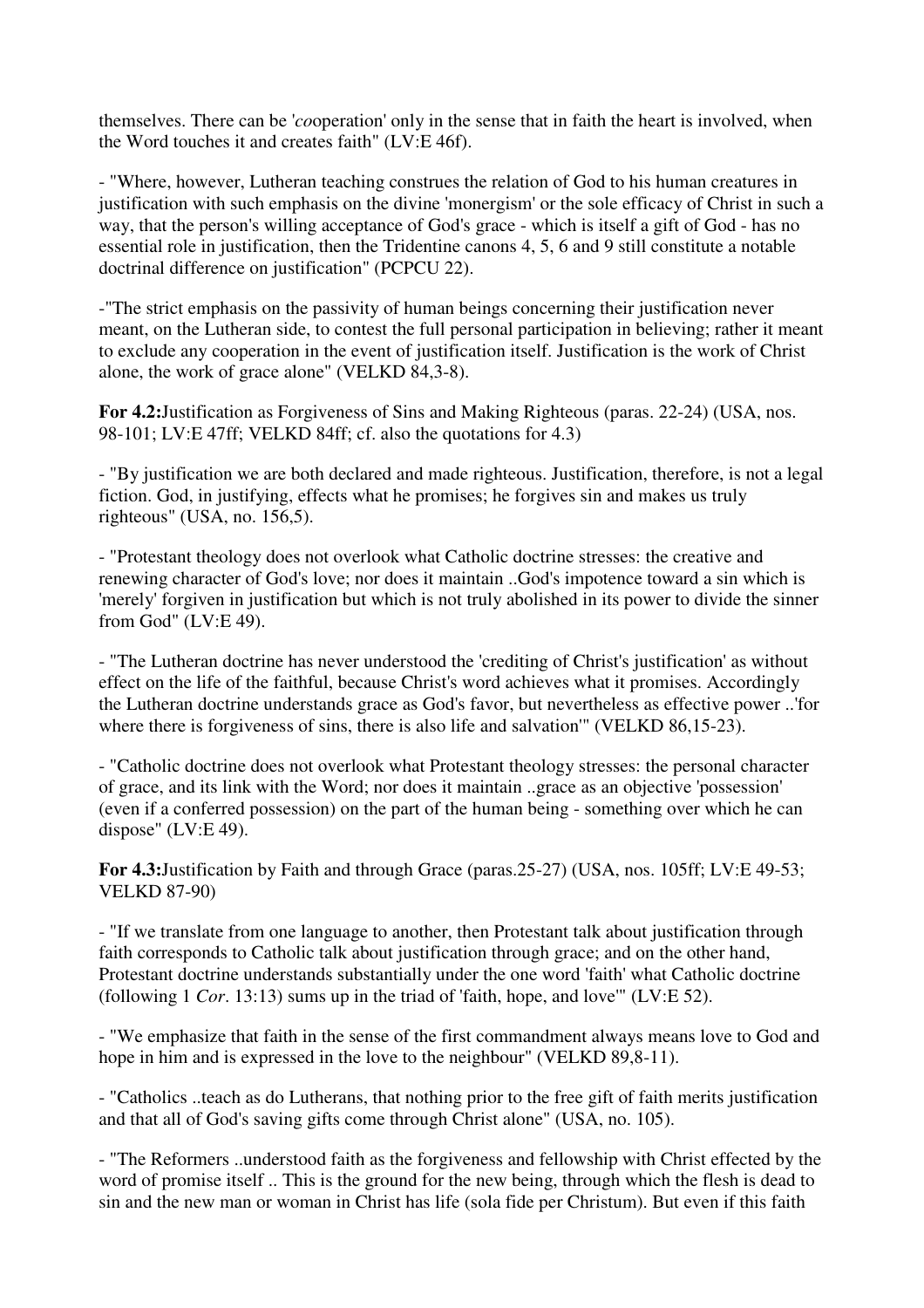necessarily makes the human being new, the Christian builds his confidence, not on his own new life, but solely on God's gracious promise. Acceptance in Christ is sufficient, if 'faith' is understood as 'trust in the promise' (fides promissionis)" (LV:E 50).

- Cf. The Council of Trent, Session 6, Chap. 7: "Consequently, in the process of justification, together with the forgiveness of sins a person receives, through Jesus Christ into whom he is grafted, all these infused at the same time: faith, hope and charity" (DH 1530).

- "According to Protestant interpretation, the faith that clings unconditionally to God's promise in Word and Sacrament is sufficient for righteousness before God, so that the renewal of the human being, without which there can be no faith, does not in itself make any contribution to justification" (LV:E 52).

- "As Lutherans we maintain the distinction between justification and sanctification, of faith and works, which however implies no separation" (VELKD 89,6-8).

- "Catholic doctrine knows itself to be at one with the Protestant concern in emphasizing that the renewal of the human being does not 'contribute' to justification, and is certainly not a contribution to which he could make any appeal before God. Nevertheless it feels compelled to stress the renewal of the human being through justifying grace, for the sake of acknowledging God's newly creating power; although this renewal in faith, hope, and love is certainly nothing but a response to God's unfathomable grace" (LV:E 52f).

- "Insofar as the Catholic doctrine stresses that grace is personal and linked with the Word, that renewal ..is certainly nothing but a response effected by God's word itself, and that the renewal of the human being does not contribute to justification, and is certainly not a contribution to which a person could make any appeal before God, our objection ..no longer applies" (VELKD) 89,12-21).

**For 4.4:**The Justified as Sinner (paras.28-30) (USA, nos. 102ff; LV:E 44ff; VELKD 81ff)

- "For however just and holy, they fall from time to time into the sins that are those of daily existence.

What is more, the Spirit's action does not exempt believers from the lifelong struggle against sinful tendencies. Concupiscence and other effects of original and personal sin, according to Catholic doctrine, remain in the justified, who therefore must pray daily to God for forgiveness" (USA, no. 102).

- "The doctrines laid down at Trent and by the Reformers are at one in maintaining that original sin, and also the concupiscence that remains, are in contradiction to God ..object of the lifelong struggle against sin ..[A]fter baptism, concupiscence in the person justified no longer cuts that person off from God; in Tridentine language, it is 'no longer sin in the real sense'; in Lutheran phraseology, it is peccatum regnatum, 'controlled sin'" (LV:E 46).

- "The question is how to speak of sin with regard to the justified without limiting the reality of salvation. While Lutherans express this tension with the term 'controlled sin' (peccatum regnatum) which expresses the teaching of the Christian as 'being justified and sinner at the same time' (simul iustus et peccator), Roman Catholics think the reality of salvation can only be maintained by denying the sinful character of concupiscence. With regard to this question a considerable rapprochement is reached if LV:E calls the concupiscence that remains in the justified a 'contradiction to God' and thus qualifies it as sin" (VELKD 82,29-39).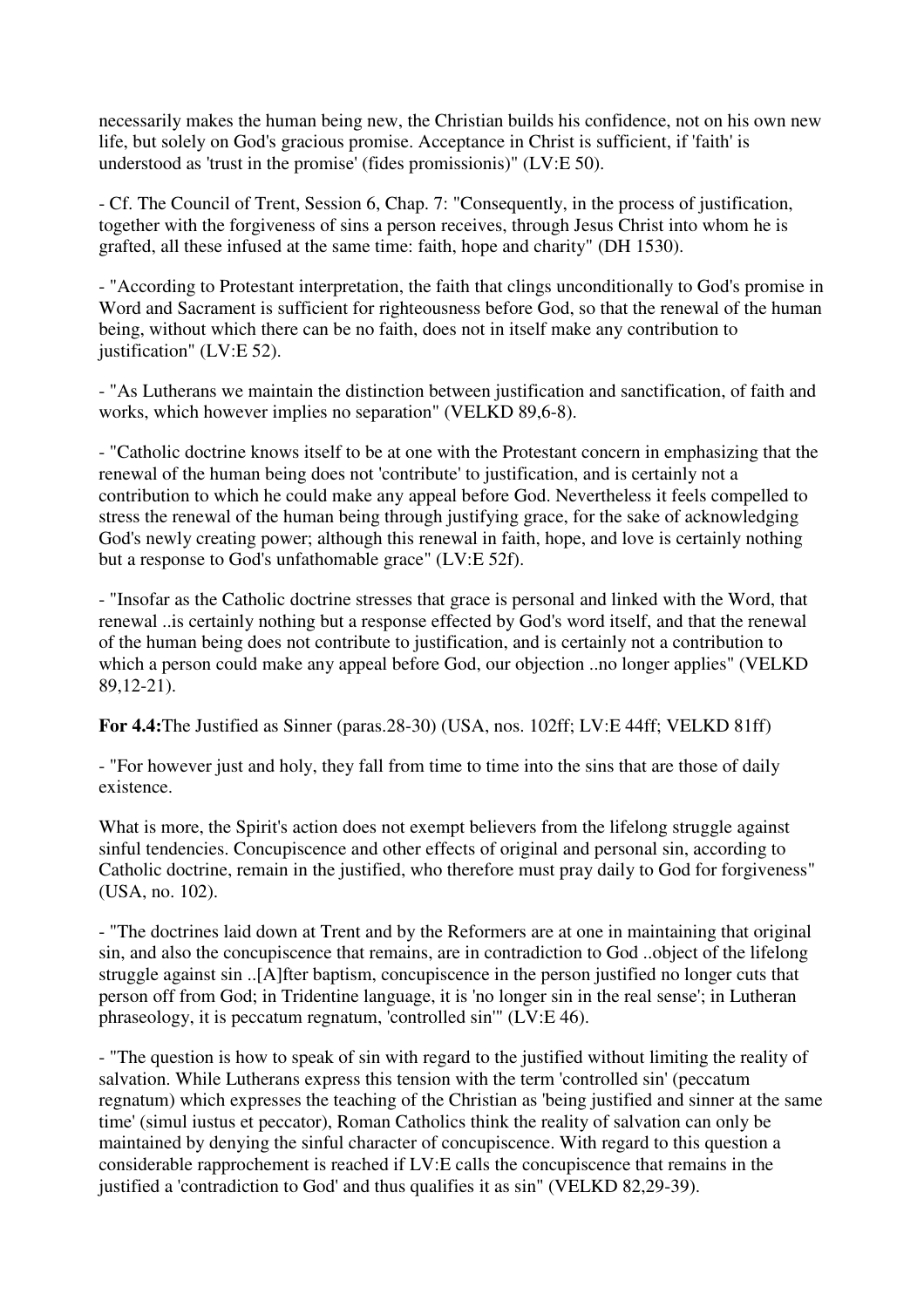#### **For 4.5:**Law and Gospel (paras. 31-33)

- According to Pauline teaching this topic concerns the Jewish law as means of salvation. This law was fulfilled and overcome in Christ. This statement and the consequences from it have to be understood on this basis.

- With reference to Canons 19f of the Council of Trent, the VELKD (89,28-36) says as follows:

"The ten commandments of course apply to Christians as stated in many places of the confessions.. If Canon 20 stresses that a person ..is bound to keep the commandments of God, this canon does not strike to us; if however Canon 20 affirms that faith has salvific power only on condition of keeping the commandments this applies to us. Concerning the reference of the Canon regarding the commandments of the church, there is no difference between us if these commandments are only expressions of the commandments of God; otherwise it would apply to us."

- The last paragraph is related factually to 4.3, but emphasizes the 'convicting function' of the law which is important to Lutheran thinking.

**For 4.6:**Assurance of Salvation (paras.34-36) (LV:E 53-56; VELKD 90ff)

- "The question is: How can, and how may, human beings live before God in spite of their weakness, and with that weakness?" (LV:E 53).

- "The foundation and the point of departure [of the Reformers is] ..the reliability and sufficiency of God's promise, and the power of Christ's death and resurrection; human weakness, and the threat to faith and salvation which that involves" (LV:E 56).

- The Council of Trent also emphasizes that "it is necessary to believe that sins are not forgiven, nor have they ever been forgiven, save freely by the divine mercy on account of Christ;" and that we must not doubt "the mercy of God, the merit of Christ and the power and efficacy of the sacraments; so it is possible for anyone, while he regards himself and his own weakness and lack of dispositions, to be anxious and fearful about his own state of grace" (Council of Trent, Session 6, chapter 9, DH 1534).

- "Luther and his followers go a step farther. They urge that the uncertainty should not merely be endured. We should avert our eyes from it and take seriously, practically, and personally the objective efficacy of the absolution pronounced in the sacrament of penance, which comes 'from outside.' ..Since Jesus said, 'Whatever you loose on earth shall be loosed in heaven' (*Matt*. 16:19), the believer ..would declare Christ to be a liar ..if he did not rely with a rock-like assurance on the forgiveness of God uttered in the absolution ..This reliance can itself be subjectively uncertain - that the assurance of forgiveness is not a security of forgiveness (securitas); but this must not be turned into yet another problem, so to speak: the believer should turn his eyes away from it, and should look only to Christ's word of forgiveness" (LV:E 53f).

- "Today Catholics can appreciate the Reformer's efforts to ground faith in the objective reality of Christ's promise, 'whatsoever you loose on earth ....' and to focus believers on the specific word of absolution from sins. ..Luther's original concern to teach people to look away from their experience, and to rely on Christ alone and his word of forgiveness [is not to be condemned]" (PCPCU 24).

- A mutual condemnation regarding the understanding of the assurance of salvation "can even less provide grounds for mutual objection today - particularly if we start from the foundation of a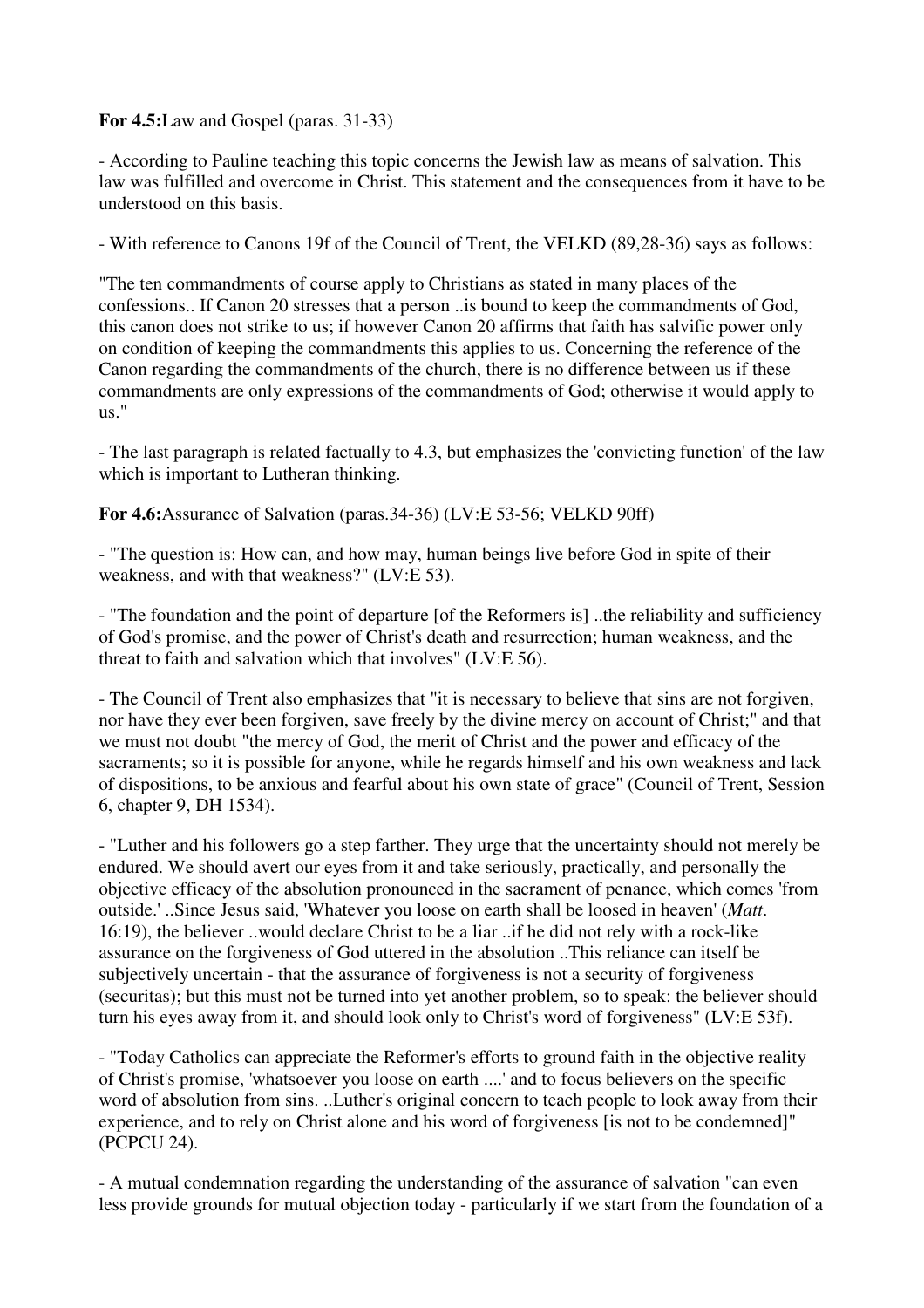biblically renewed concept of faith. For a person can certainly lose or renounce faith, and selfcommitment to God and his word of promise. But if he believes in this sense, he *cannot at the same time* believe that God is unreliable in his word of promise. In this sense it is true today also that - in Luther's words - faith *is* the assurance of salvation" (LV:E 56).

- With reference to the concept of faith of Vatican II, see Dogmatic Constitution on Divine Revelation, no. 5: "'The obedience of faith' ..must be given to God who reveals, an obedience by which man entrusts his whole self freely to God, offering 'the full submission of intellect and will to God who reveals,' and freely assenting to the truth revealed by Him."

- "The Lutheran distinction between the certitude (certitudo) of faith which looks alone to Christ and earthly security (securitas), which is based on the human being, has not been dealt with clearly enough in the LV. The question whether a Christian "has believed fully and completely" (LV:E 53) does not arise for the Lutheran understanding, since faith never reflects on itself, but depends completely on God, whose grace is bestowed through word and sacrament, thus from outside (extra nos)" (VELKD 92,2-9).

**For 4.7:**The Good Works of the Justified (paras.37-39) (LV:E 66ff, VELKD 90ff)

- "But the Council excludes the possibility of earning *grace* - that is, justification - (can. 2; DS 1552) and bases the earning or merit of *eternal life* on the gift of grace itself, through membership in Christ (can. 32: DS 1582). Good works are 'merits' as a *gift*. Although the Reformers attack 'Godless trust' in one's own works, the Council explicitly excludes any notion of a claim or any false security (cap. 16: DS 1548f). It is evident ..that the Council wishes to establish a link with Augustine, who introduced the concept of merit, in order to express the responsibility of human beings, in spite of the 'bestowed' character of good works" (LV:E 66).

- If we understand the language of "cause" in Canon 24 in more personal terms, as it is done in chapter 16 of the Decree on Justification, where the idea of communion with Christ is foundational, then we can describe the Catholic doctrine on merit as it is done in the first sentence of the second paragraph of 4.7: growth in grace, perseverance in righteousness received from God and a deeper communion with Christ.

- "Many antitheses could be overcome if the misleading word 'merit' were simply to be viewed and thought about in connection with the true sense of the biblical term 'wage' or reward" (LV:E 67).

- "The Lutheran confessions stress that the justified person is responsible not to lose the grace received but to live in it ..Thus the confessions can speak of a preservation of grace and a growth in it. If righteousness in Canon 24 is understood in the sense that it affects human beings, then it does not strike to us. But if 'righteousness' in Canon 24 refers to the Christian's acceptance by God, it strikes to us; for this righteousness is always perfect; compared with it the works of Christians are only 'fruits' and 'signs'" (VELKD 94,2-14).

- "Concerning Canon 26, we refer to the Apology where eternal life is described as reward: '..We grant that eternal life is a reward because it is something that is owed - not because of our merits but because of the promise'" (VELKD 94,20-24).

 $\Box$ The Smalcald Articles, II, 1; Book of Concord, 292.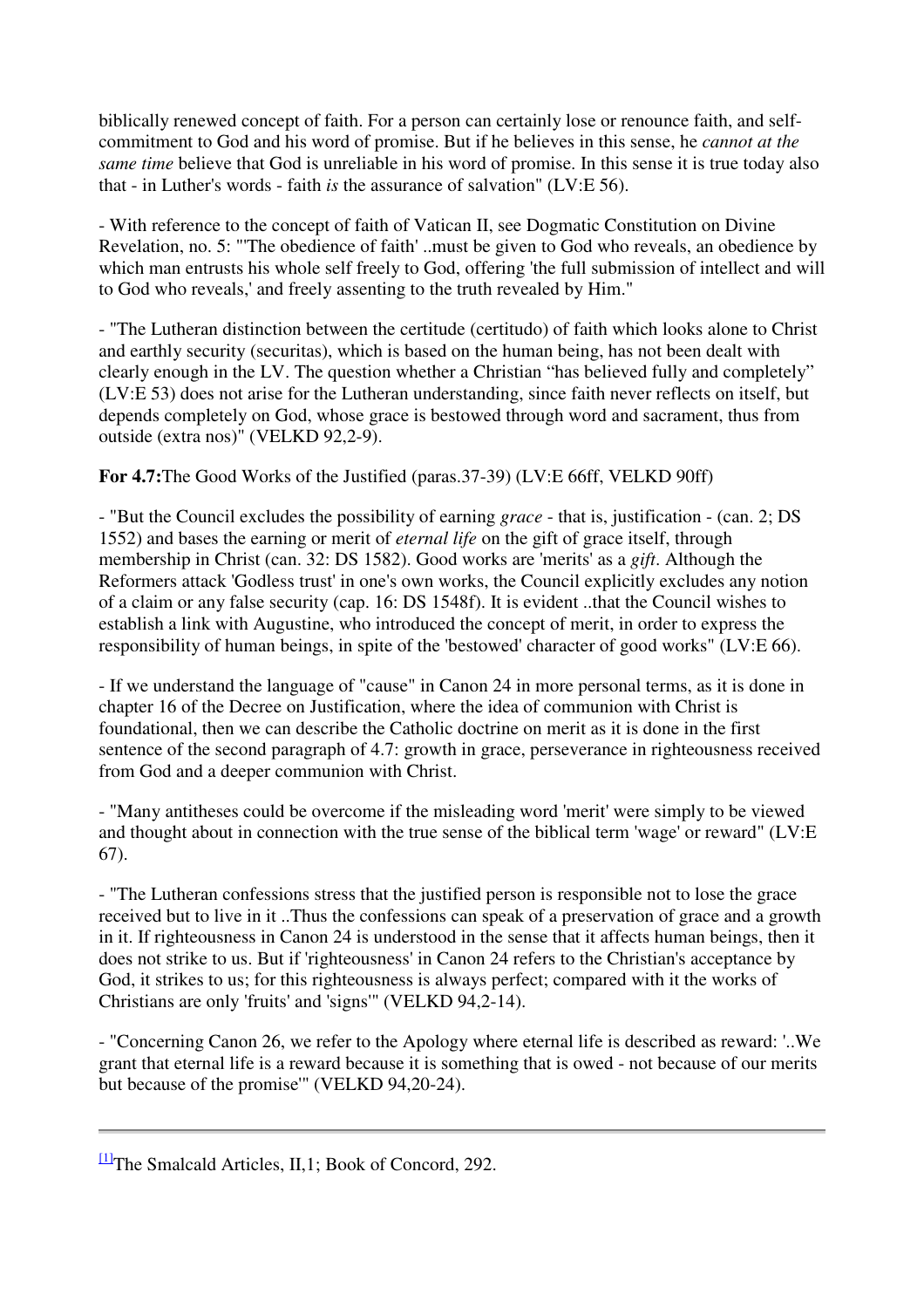$\frac{[2]}{[2]}$ "Rector et judex super omnia genera doctrinarum" Weimar Edition of Luther's Works (WA), 39,I,205.

<sup>[3]</sup>It should be noted that some Lutheran churches include only the Augsburg Confession and Luther's Small Catechism among their binding confessions. These texts contain no condemnations about justification in relation to the Roman Catholic Church.

 $\frac{[4]}{[4]}$ Report of the Joint Lutheran-Roman Catholic Study Commission, published in Growth in Agreement (New York; Geneva, 1984), pp. 168-189.

[5] Published by the Lutheran World Federation (Geneva, 1994).

**<u>[6</u>]**Lutheran and Catholics in Dialogue VII (Minneapolis, 1985).

<sup>[7]</sup>Minneapolis, 1990.

<sup>[8]</sup> Gemeinsame Stellungnahme der Arnoldshainer Konferenz, der Vereinigten Kirche und des Deutschen Nationalkomitees des Lutherischen Weltbundes zum Dokument 'Lehrverurteilungen kirchentrennend?'," Ökumenische Rundschau 44 (1995): 99-102; See also the position papers which underlie this resolution, in Lehrverurteilungen im Gespräch, Die ersten offiziellen Stellungnahmen aus den evangelischen Kirchen in Deutschland (Göttingen: Vandenhoeck & Ruprecht, 1993).

 $\frac{19}{2}$ The word "church" is used in this Declaration to reflect the self-understandings of the participating churches, without intending to resolve all the ecclesiological issues related to this term.

 $\frac{[10]}{[10]}$ Cf. "Malta Report," paras. 26-30; Justification by Faith, paras. 122-147. At the request of the US dialogue on justification, the non-Pauline New Testament texts were addressed in Righteousness in the New Testament, by John Reumann, with responses by Joseph A. Fitzmyer and Jerome D. Quinn (Philadelphia; New York:1982), pp. 124-180. The results of this study were summarized in the dialogue report Justification by Faith in paras. 139-142.

[11]"All Under One Christ," para. 14, in Growth in Agreement, 241-247.

 $\frac{122}{2}$ Cf. WA 8:106; American Edition 32:227.

 $\frac{13}{2}$ Cf. DS 1528

 $\frac{[14]}{[14]}$ Cf. DS 1530.

 $\frac{[15]}{[15]}$ Cf. Apology II:38-45; Book of Concord, 105f.

 $\frac{16}{16}$ Cf. DS 1515.

 $\frac{177}{2}$ Cf. DS 1515.

 $\frac{18}{18}$ Cf. DS 1545.

 $\frac{19}{2}$ Cf. DV 5.

 $\frac{[20]}{C}$ cf. DV 5.

 $\frac{[21]}{[21]}$ Condemnations of the Reformation Era, 27.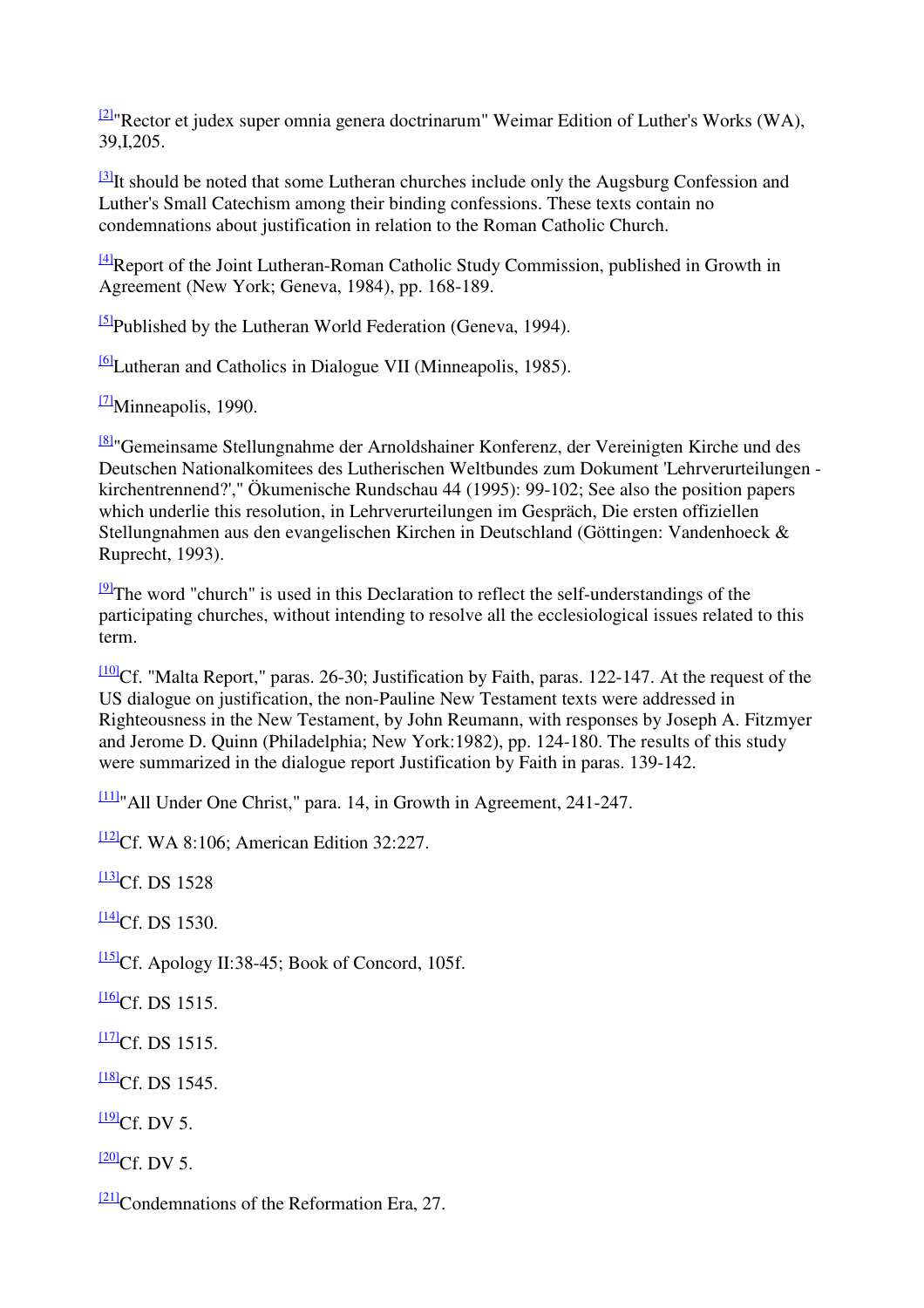# *ANNEX TO THE OFFICIAL COMMON STATEMENT*

1. The following elucidations underline the consensus reached in the *Joint Declaration on the Doctrine of Justification (JD)* regarding basic truths of justification; thus it becomes clear that the mutual condemnations of former times do not apply to the Catholic and Lutheran doctrines of justification as they are presented in the Joint Declaration.

2. "Together we confess: By grace alone, in faith in Christ's saving work and not because of any merit on our part, we are accepted by God and receive the Holy Spirit, who renews our hearts while equipping and calling us to good works"(*JD* 15).

A) We confess together that God forgives sin by grace and at the same time frees human beings from sin's enslaving power (...)" (*JD* 22). Justification is forgiveness of sins and being made righteous, through which God "imparts the gift of new life in Christ" (*JD* 22). "Since we are justified by faith we have peace with God" (*Rom* 5:1). We are "called children of God; and that is what we are" (1 *Jn* 3:1).We are truly and inwardly renewed by the action of the Holy Spirit, remaining always dependent on his work in us. "So if anyone is in Christ, there is a new creation: everything old has passed away; see, everything has become new!" (2 *Cor* 5:17). The justified do not remain sinners in this sense.

Yet we would be wrong were we to say that we are without sin (1 *Jn* l:8-10, cf. *JD* 28). "All of us make many mistakes" (*Jas* 3:2). "Who is aware of his unwitting sins? Cleanse me of many secret faults" (*Ps*. 19:12). And when we pray, we can only say, like the tax collector, "God, be merciful to me, a sinner" (*Lk* 18:13). This is expressed in a variety of ways in our liturgies. Together we hear the exhortation "Therefore, do not let sin exercise dominion in your mortal bodies, to make you obey their passions" (*Rom* 6:12). This recalls to us the persisting danger which comes from the power of sin and its action in Christians. To this extent, Lutherans and Catholics can together understand the Christian as *simul justus et peccator,* despite their different approaches to this subject as expressed in JD 29-30.

B) The concept of "concupiscence" is used in different senses on the Catholic and Lutheran sides. In the Lutheran Confessional writings "concupiscence" is understood as the self-seeking desire of the human being, which in light of the Law, spiritually understood, is regarded as sin. In the Catholic understanding concupiscence is an inclination, remaining in human beings even after baptism, which comes from sin and presses towards sin. Despite the differences involved here, it can be recognized from a Lutheran perspective that desire can become the opening through which sin attacks. Due to the power of sin the entire human being carries the tendency to oppose God. This tendency, according to both Lutheran and Catholic conception, "does not correspond to God's original design for humanity" (*JD* 30). Sin has a personal character and, as such, leads to separation from God. It is the selfish desire of the old person and the lack of trust and love toward God.

The reality of salvation in baptism and the peril from the power of sin can be expressed in such a way that, on the one hand, the forgiveness of sins and renewal of humanity in Christ by baptism is emphasised and, on the other hand, it can be seen that the justified also "are continuously exposed to the power of sin still pressing its attacks (cf. *Rom* 6:12-14*)* and are not exempt from a lifelong struggle against the contradiction to God (...)" (*JD* 28).

C) Justification takes place "by grace alone" (*JD* 15 and 16), by faith alone, the person is justified "apart from works" (*Rom* 3:28, cf. *JD* 25). "Grace creates faith not only when faith begins in a person but as long as faith lasts" (Thomas Aquinas, *S. Th*.II/II 4, 4 ad 3).The working of God's grace does not exclude human action: God effects everything, the willing and the